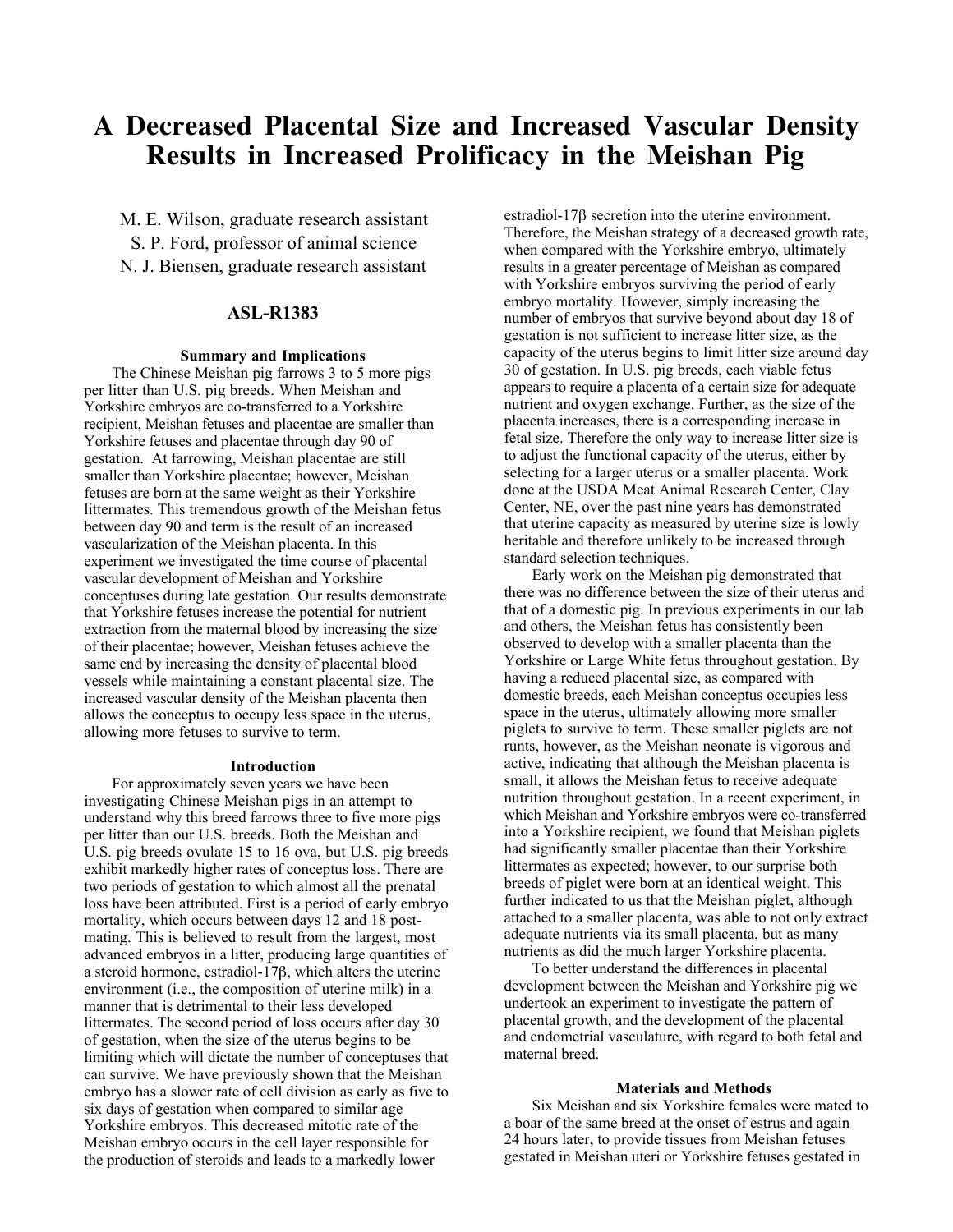Yorkshire uteri. An additional six Meishan and six Yorkshire females received embryos from donor females of the opposite breed on days two to three of gestation, to provide tissues from Yorkshire fetuses gestated in Meishan uteri or Meishan fetuses gestated in Yorkshire uteri. Females in each group were then slaughtered, two each day, at 70, 90, or 110 days of gestation. Each fetus was identified, removed from the uterus and weighed. The sex and crown-rump length of each fetus was also determined. Individual placentae then had a small section of the utero-placental interface collected and fixed for histologic evaluation of the density of blood vessels in the placenta and adjacent endometrium. Once all the histologic sections had been removed, the individual placentae were peeled away from the endometrium, and each placenta's weight, length, volume, and surface area of attachment were determined. The sections taken for histologic evaluation were stained to allow visualization of the blood vessels, and using a video camera attached to a microscope, were projected onto a TV monitor. The image on the TV monitor was then traced so that the percentage of placental and endometrial tissue occupied by blood vessels could be quantitated. This measurement is referred to as vascular density and gives a relative estimation of the amount of blood flowing through each tissue.

#### **Results and Discussion**

Regardless of uterine type (i.e., Meishan or Yorkshire), the surface area of the Yorkshire placenta increased from days 70 to 110 of gestation, paralleling the increase in fetal weight (fig. 1). The Meishan placenta, however, did not increase in surface area between days 70 and 110 of gestation, in the face of an ever increasing fetal weight throughout this time interval (fig. 2). The concentration of blood vessels along with the size of the placenta together will determine the total amount of exchange between a fetus and its dam. Coincident with the increase in Yorkshire placental size, the concentration of blood vessels in that placenta did not change. This indicates that as the nutrient demands of the Yorkshire fetus increase near term, the response of the fetus to increase nutrient and gas exchange is to simply increase the size of the placenta with no change in its efficiency. However, as the Meishan placenta remains relatively constant throughout days 70 to 110, the increased nutrient demand of the fetus is satisfied by increasing the density of blood vessels in its placenta an astonishing 2.5-fold.

**Figure 1. Yorkshire fetal weight (g., solid line) and placental surface area (cm.2 , dashed line) on days 70, 90, and 110 of gestation.**



**Figure 2. Meishan fetal weight (g., solid line) and placental surface area (cm.2 , dashed line) on days 70, 90, and 110 of gestation.**



Each fetal breed exhibited a specific pattern of growth from days 70 to 110, regardless of recipient breed. The Yorkshire fetuses increased in weight in an exponential manner from days 70 to 110, growing faster between days 90 and 110 than 70 and 90. The Meishan fetuses, however, exhibited a linear pattern of growth from days 70 to 110. Further, each fetal breed was heavier by day 110 if gestated in a Yorkshire uterus than the same fetal breed gestated in a Meishan uterus [\(fig. 3\).](#page-2-0) To our surprise, we also found that the Yorkshire endometrium had a markedly greater density of blood vessels, when compared with the Meishan endometrium, indicating the potential for a greater delivery of nutrients to the fetal-maternal interface.